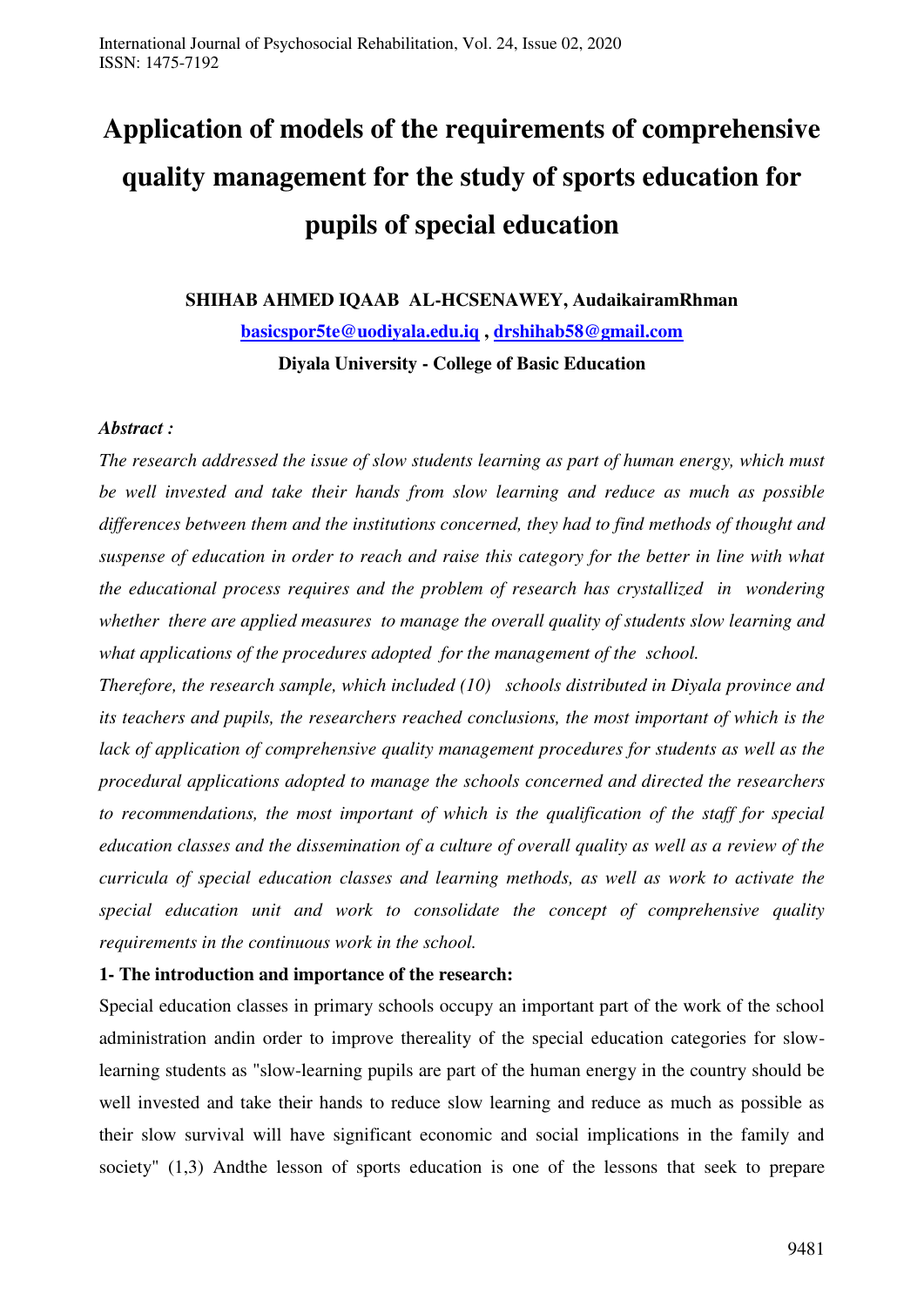programs Rehabilitation and training of mobility thatfollows the nature of this category in order to improve their level of education and psychological to integrate them with their equal peers and benefit from their energies, the programs applied and applied in the management of the lesson of sports education and to implement these programs led to improving the quality of education for this group and in order to identify improving the quality of performance attention to modern management methods became a basic requirement to improve the quality and quality of education and the requirements of comprehensive quality management is one of the important ways to choose the ability to improve Continuing to manage administrative and organizational joints, especially after being adopted by educational institutions based on the implementation of excellent management methods, as a group of slow learning needs to continuously improve the ways that qualify them to be useful members of society.

The studies have confirmed that the energies that this category has can be used, especially since what has strengthened its custom and programs with comprehensive quality management methods and follow-up the implementation of its requirements and comes the importance of research as it is the work of fingerprints to find applied models in accordance with the requirements of comprehensive quality management and it carries a kind of variation from the usual methods and programs because it is achieved with the concept of comprehensive quality management, which has become one of the important methods in administrative work.

The following questions lie:

- 1. Are there practical measures to manage the overall quality of slow-learning students, which in turn branch out from this question what is the concept of slow-learning pupils.
- 2. What are the requirements of comprehensive quality management for slow-learning students.
- 3. What are the approved procedural applications for school management?

The study aimed at:

- 1. Addressing the concept of slow-learning students.
- 2. Learn about the requirements of comprehensive quality management for slow learning (special education).
- 3. Find a formula of practical procedures for the management of the school towards slow-learning students.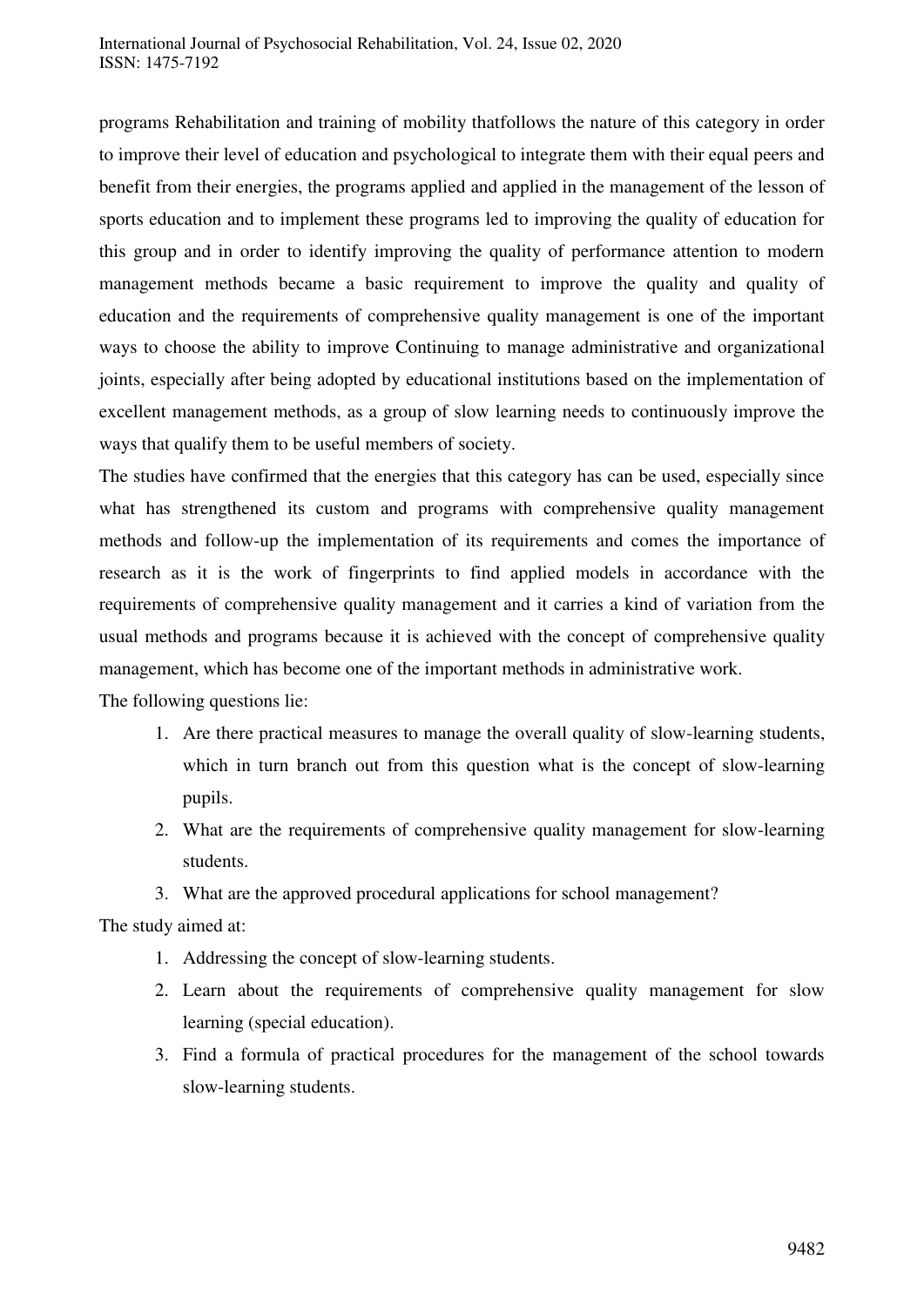International Journal of Psychosocial Rehabilitation, Vol. 24, Issue 02, 2020 ISSN: 1475-7192

#### **2- Research approach and field procedures:**

2-1Research method The researchers used the descriptive approach to suit the nature of the research and obtain the required data.

#### **2-2 The research community and its sample:**

 After reviewing the Diyala Education Directorate and obtaining geographical distribution data for slow learning and the classes of schools covered by this, the sample (14) was a teacher and a teacher.

#### **Table (1)**

| <b>Site</b>                    | <b>Number</b><br>schools | of Number of Number<br>teachers | rows | of Number<br><b>of</b><br>pupils |
|--------------------------------|--------------------------|---------------------------------|------|----------------------------------|
| <b>Baquba</b><br><b>Center</b> | 10                       | 14                              | 10   | 78                               |

## **2-3 Study tool:**

The procedural applications prepared by the researcher (Mohammed Jabr Drib) were adopted and the researchers prepared a questionnaire tofollow the requirements of comprehensive quality management through some proposed modifications in order to apply them and rely on literature and sources.

1. Believe the tool:

The questionnaire was presented to a number of experts in the field of comprehensive quality management, tests and sports management and opinions were taken on the content of the supplement form (1).

2. The stability of the tool:

Due to the small size of the sample, honesty was adopted as a tool of stability and difficulty in redistributing it again as thewada account was used according to the half hash and it was found that the stability factor according to the Spearman equation is (0.78) and is suitable for the purpose of the research procedures.

#### **2-4 Reconnaissance experiment:**

In order to identify the study procedures and get a treatment party and the difficulty of carrying outthe experiment, the 1990s conducted areconnaissance experimenton March 20, 2016 in order to overcome the difficulties.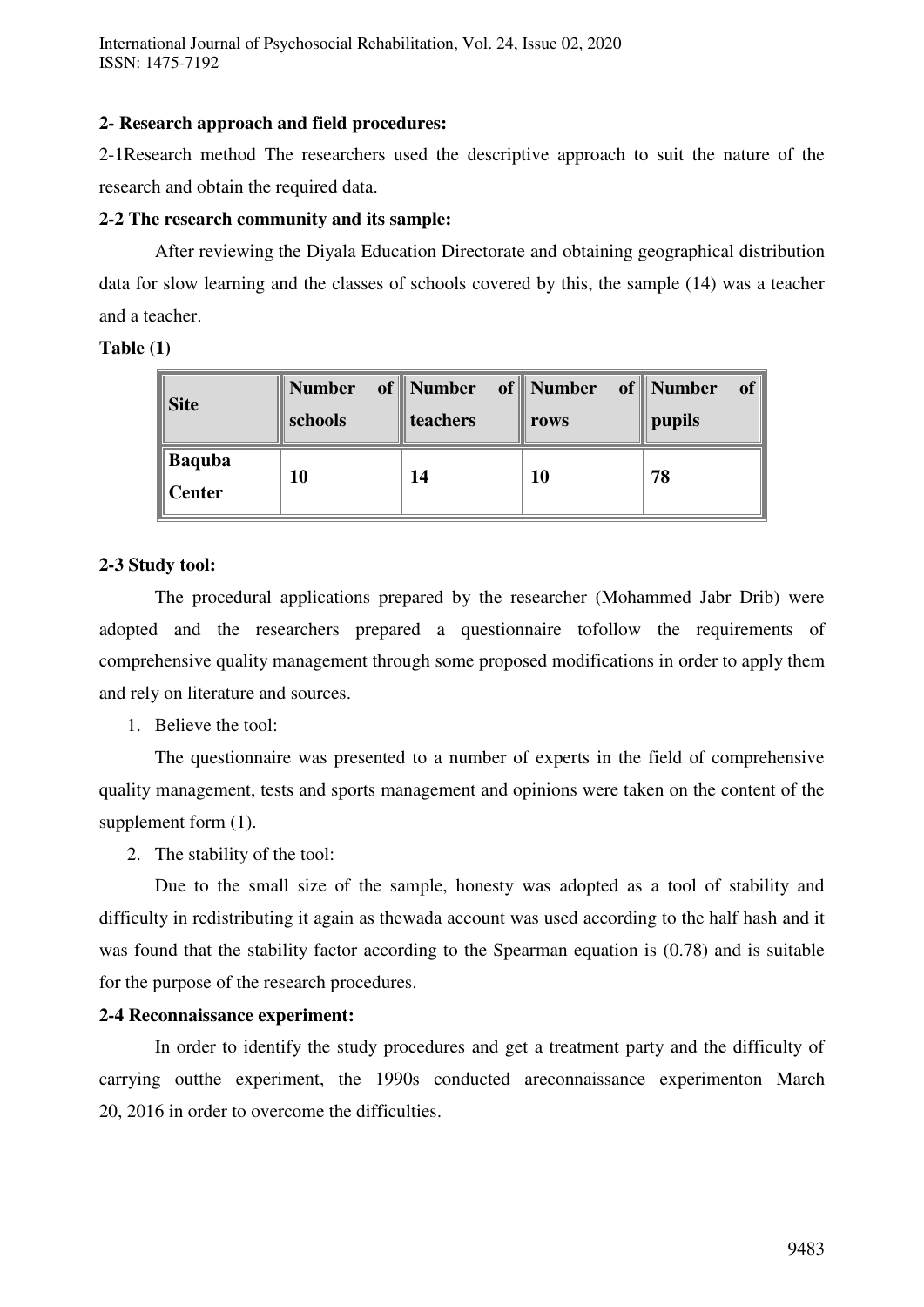International Journal of Psychosocial Rehabilitation, Vol. 24, Issue 02, 2020 ISSN: 1475-7192

## **2-5 Main experience:**

The study tool was distributed and conducted the main experiment on 1/4/2016 and follow-up the acquisition, unloading and statistical processing of data in order to obtain data that contributes to the promotion of research (supplement (2)).

## **2-6 Statistical means:**

The researchers used the SPSS statistical bag.

## **Presentation,analysis and discussion of the results:**

# **3.1 Presentation, analysis and discussion of the results in the form of tables as follows:**

# **3-2 Statistical description of the questionnaire:**

**Table (2)** 

| <b>Statistical estimates</b>                         | <b>Arithmetic</b><br>medium | <b>Broker</b> | <b>Standard</b><br>deviation | Twisting<br><b>plants</b> |
|------------------------------------------------------|-----------------------------|---------------|------------------------------|---------------------------|
| Comprehensive<br>quality<br>requirement applications | 14                          | 14,6          | 2,24                         | 0,43                      |

Table (2), which shows the statistical description of the questionnaire, builds the research tool for the comprehensive quality applications of the sports education study for slow-learning students where the computational medium (14) while the mediator (14.6) and a standard deviation (2.24) while the value of the twist was (0.43) and this is the statistical description of the questionnaire tool based on statistical treatments.

| l'able (3 |  |
|-----------|--|
|-----------|--|

| <b>Statistical</b><br>estimates                         | medium | $deviation \parallel medium \parallel value$ |    |      | Arithmetic    Standard    Purpose    Calculated    Scheduling   <br>value | Significance |
|---------------------------------------------------------|--------|----------------------------------------------|----|------|---------------------------------------------------------------------------|--------------|
| Comprehensive<br>quality<br>requirement<br>applications | 14     | 2,24                                         | 12 | 8,11 | 2,042                                                                     | <b>Moral</b> |

 From table 3, which showed the statistical treatments for the resolution of the research and the information obtained from the research sample, where the mathematical median table, which was the value of (14) and the value of the standard deviation (2.24), while the hypothetical medium was its value (12), as for the value calculated, it was (8.11) and the value of the scheduling was (2,024) while the type of semantics was moral.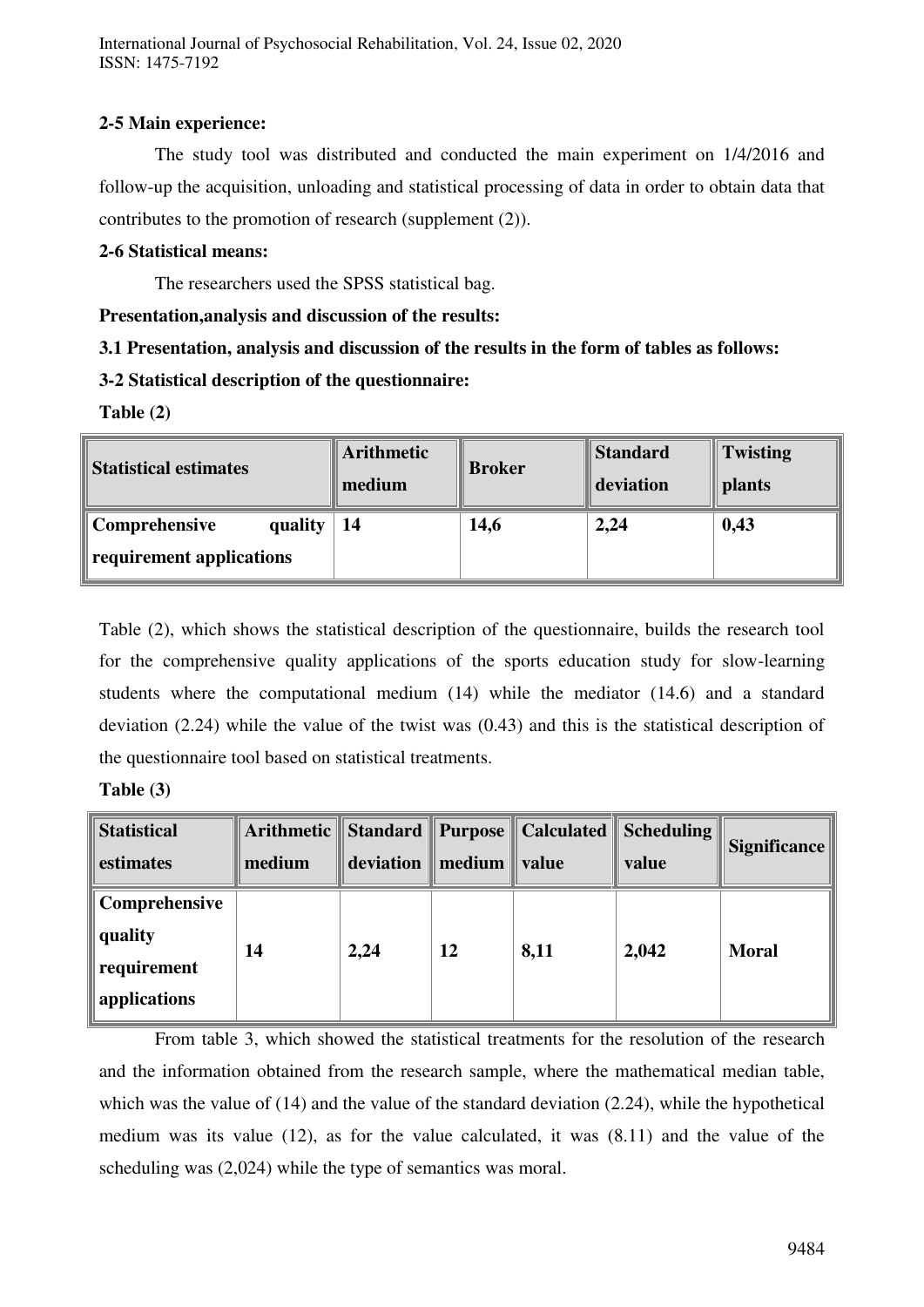When looking at the value of the computational medium is higher than the value of the hypothetical medium, this indicates that the paragraphs of the questionnaire, which include the proposed applications for the study of sports education within the framework of comprehensive quality management, are within the approval of the sample, which supported its readiness to apply them in the availability of requirements and as stated in the questionnaire.

Teachers and specialists who take on the human and scientific value of dealing and raising the level of this segment of slow learning for what it takes to deal with them is closer to applying what is new towards the development of their work and therefore the paragraphs in the resolution came with proposals that are the most comprehensive within the field of overall quality, which are criteria that guarantee the workforce.

In the importance of quality assurance at present, many efforts have been made in this regard at the global and regional levels, which has made the process of quality control the process of finding mechanisms and procedures applied in a timely manner to ensure that the desired quality deserves consideration and application, but the quality assurance process is a set of measures that measure the extent to which fatah conforms to a set of predetermined standards and may lead to an adjustment in the production process to make the service more compatible with specifications. Pre-scheduled.

This is why the researchers called for finding proposed applications to study sports education in schools where there are slow-learning classes because of the special treatment of this segment according to their situation and their scientific level and this is done according to the intention of the proposed applications within the comprehensive quality standards which ensure the workforce and its stability and continuity of service provision and therefore the application of quality standards are not slogans raised and peers without application and this means if we want to apply quality management in the lesson of sports education to slow down We have to provide the requirements of application by spreading and establishing a culture of comprehensive quality among the workers of my teachers who fall on the burden of slow learning and dealing with them as well as other workers in this field as well as updating the curriculum in accordance with the requirements of the times, especially since slow learning situation may be frequent at different times due to the repetition of circumstances that create such learning difficulties in an age that can be said in the era of demand for learning and we find education.

Through the research procedures and results obtained from the sample, the proposed applications will be in accordance with the overall quality requirements of the sports education study for slow learning as follows: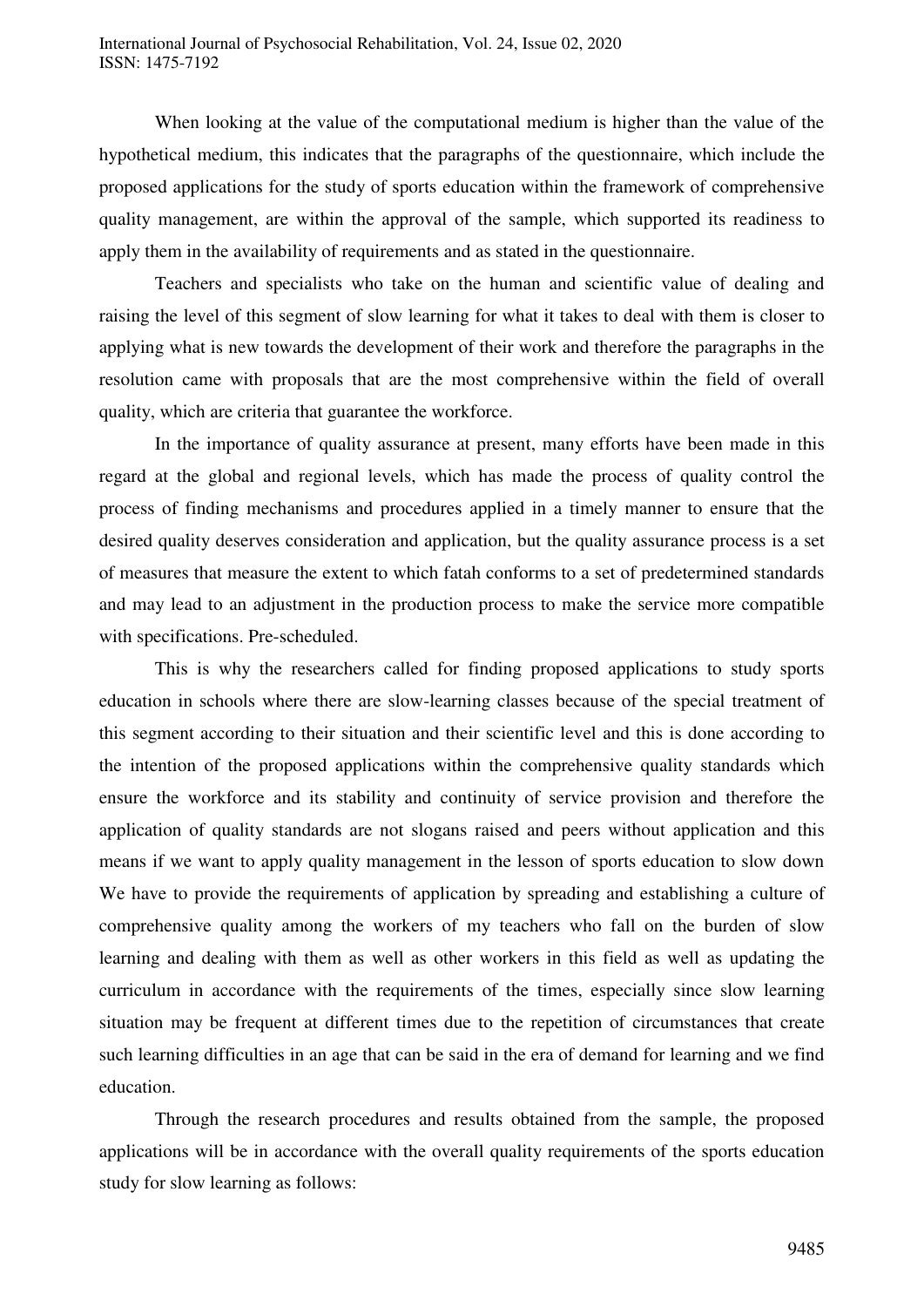- 1. Choose the competent teachers.
- 2. Use suspense methods in conjunction with the concept of quality.
- 3. Use methods to evaluate the compatibility of slow-learning students with the requirements of comprehensive quality management.
- 4. Preparing educational programs in accordance with the possibility of integrating a slow learning category away from the influence of psychological barrier.
- 5. Commitment to the ethics of the teaching profession and mutual respect between all workers and pupils prevails in the relationship between them.
- 6. The school administration's interest in the contents and requirements of comprehensive quality management in the lesson plan.
- 7. High interest in the need to find courses for the development of the capacity of specialists.
- 8. Wide interest in the efficiency and selection of special education teachers.
- 9. Attention to scientific and recreational activities for the category of slow learning.
- 10. Attention to the environment and its preservation from pollution through attention to cleanliness and the spread of gardens and afforestation.
- 11. A special curriculum unit has been established that means slow learning based on overall quality requirements.
- 12. Reducing centralization of decision-making.
- 13. Creating equal opportunities for all private education workers to achieve full growth in their personalities.
- 14. Characterizing the special education curricula in terms of preparing and formulating their objectives and distributing their vocabulary to the months of the year in accordance with the nature and requirements of comprehensive quality management.
- 15. Provides the true desire and friendship of those concerned to take care of this category.
- 16. Provides a study database that complies with the requirements of comprehensive quality management.
- 17. Provides a complete database of students and their families.
- 18. Providing different sports stadiums.
- 19. Providing an environment that complies with the requirements of comprehensive quality management helps students get out of the traditional style of learning.
- 20. Provide a database associated with the relevant authorities with periodic follow-up.
- 21. Providing modern classroom education requirements.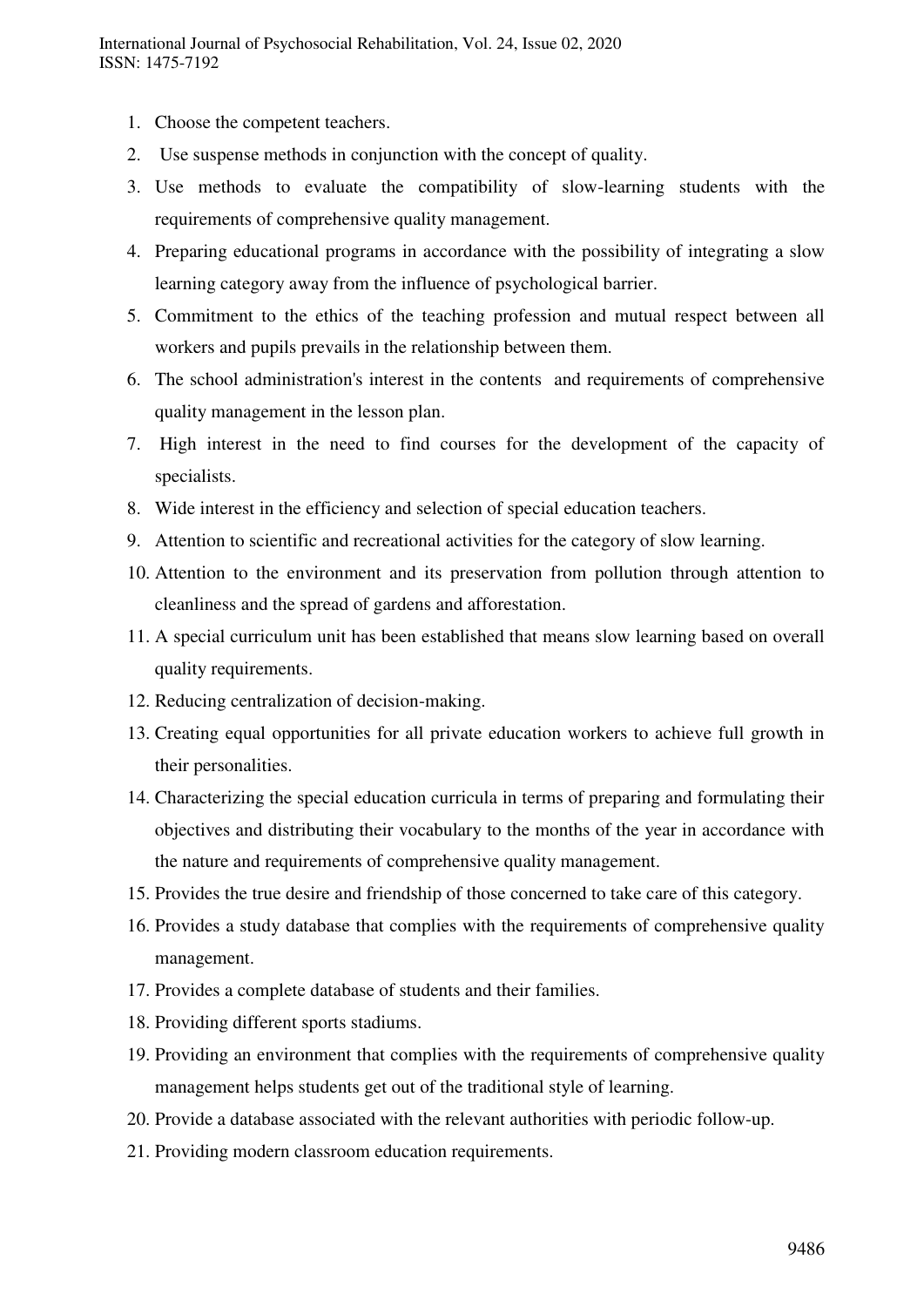- 22. Support the activities of special education teachers in accordance with the nature of comprehensive quality management.
- 23. Work to find personalized methods and rewards for outstanding workers in their performance.
- 24. Work to find a model of experienced teacher to deal with this category and the need to be able to enjoy the flexible motor aspect.
- 25. Work on the implementation of the required motor programs and repetition.
- 26. Working to draw and formulate different objectives by studying sports education in particular for this category is achievable.
- 27. Conduct field visits according to a schedule to see the students and see their conditions to submit a quarterly report.
- 28. Spreading the culture of quality management.

#### **Conclusion:**

The efforts of this research were a systematic attempt to study the applications proposed by the research in accordance with the requirements of the comprehensive quality management of the study of sports education for students of slow education in Diyala province and the researchers used the research tool, which is an expression of the proposed applications for slow learning according to the requirements of overall quality, which the researchers obtained the results of the sample research by approving these proposed applications and the researchers believe that it is closer to reality on the one hand and always provides the requirements needed by teachers who are located on They have to teach slow learning and of course this is within the overall quality management which the researchers almost suggested:

- 1. The need for the school administration to pay attention to the requirements of comprehensive quality management that were mentioned in the research.
- 2. Qualifying the staff for special education classes (slow learning) and spreading the culture of overall quality.
- 3. Review the curriculum of special education classes and methods of education based on old methods and introduce the contents of quality in education.
- 4. Work to provide real opportunities for teachers of special education to ensure increased scientific competence.
- 5. The need to emphasize the preparation of legalized bags used to judge the quality of the sports education lesson.
- 6. Working to find marketing methods used during the sports education lesson ensures the improvement of the psychological state of this group.